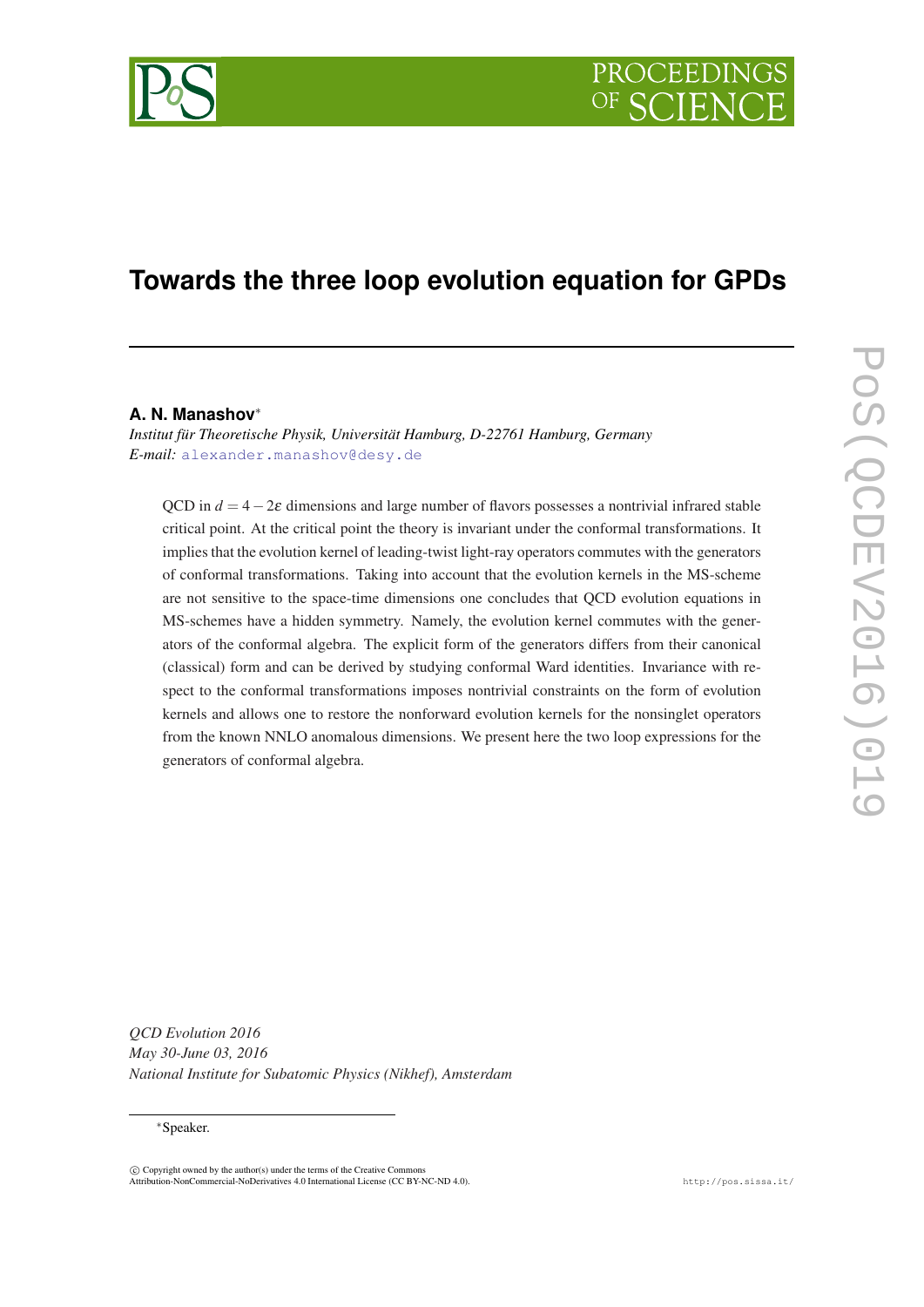## 1. Introduction

The recent progress in the experimental particle physics due to advances in accelerator and detector technologies has made possible the study of hard exclusive reactions – reactions with identified particles in the final state. The theoretical description of such processes is based on the QCD factorization theorems and Operator Product Expansion (OPE). The transition amplitude for a particular scattering processes can be represented as a convolution of nonperturbative functions – so-called generalized parton distributions (GPDs), or distribution amplitudes (DAs) with a coefficient functions that can be calculated in perturbation theory. Scale dependence of the GPDs (DAs) is governed by the renormalization group equations (RGEs). For processes with nonzero momentum transfer from initial to the final state one has to keep under control the mixing of operators with a different number of total derivatives. The matrix of anomalous dimensions has a triangular form with the diagonal entries equal to the anomalous dimensions that are known nowadays to NNLO accuracy [\[1,](#page-7-0) [2\]](#page-7-0). The nondiagonal entries, however, require a dedicated calculation.

Despite continuous progress in the multiloop calculation technique the direct calculation of the mixing coefficients in higher orders is quite challenging. However, it has been known for some time [[3](#page-7-0)] that conformal symmetry of QCD Lagrangian imposes certain restrictions on the form of the mixing matrix. This allows one to resolve mixing at given order of perturbation theory performing an additional calculation at one order less. This technique was used to compute the nonforward evolution kernels for the twist-two operators in QCD [[4](#page-7-0), [5](#page-7-0), [6,](#page-7-0) [7,](#page-7-0) [8](#page-7-0), [9,](#page-7-0) [10](#page-7-0)]. with two-loop accuracy.

A different approach to this problem was suggested in [\[11](#page-7-0)]. The idea is to take advantage of the existence of the nontrivial Wilson-Fisher fixed point of QCD in  $d = 4 - 2\varepsilon$  dimensions. It is well known that at a (*critical*) point the Poincare symmetry of a theory is enhanced, as a rule, to include the scale and conformal transformations (see Ref. [\[12\]](#page-7-0) for a review). It is expected that in a conformal theory the RG kernels will commute with the generators of the conformal group. However, due to quantum corrections the form of the generators differ from their canonical expression. Finally, noticing that in the MS-like scheme the RG kernels (anomalous dimensions matrices) are not sensitive to the space-time dimension one deduces that the RG kernels are essentially the same in the physical four dimensional theory and  $d = 4-2\varepsilon$  theory at the critical point.

The utility of this approach was demonstrated on several examples in Refs. [\[11](#page-7-0), [13](#page-7-0)]. Below we discuss the details of the two–loop calculation of the generator of special conformal transformations presented Ref. [[14\]](#page-7-0).

# 2. OCD in  $d = 4 - 2\varepsilon$  dimensions

It is well known that QCD in  $d = 4-2\varepsilon$  dimension possesses a nontrivial critical point for a large number of quark flavors <sup>1</sup>. Indeed, the  $\beta$ -function in the *d*-dimensional theory takes the form

$$
\beta(a) = M \frac{da}{dM} = 2a(-\varepsilon - \gamma_g), \qquad (2.1)
$$

<sup>&</sup>lt;sup>1</sup>This property was used to develop the  $1/N_f$  expansion for the RG functions in QCD [\[15](#page-7-0), [16,](#page-7-0) [17](#page-7-0)].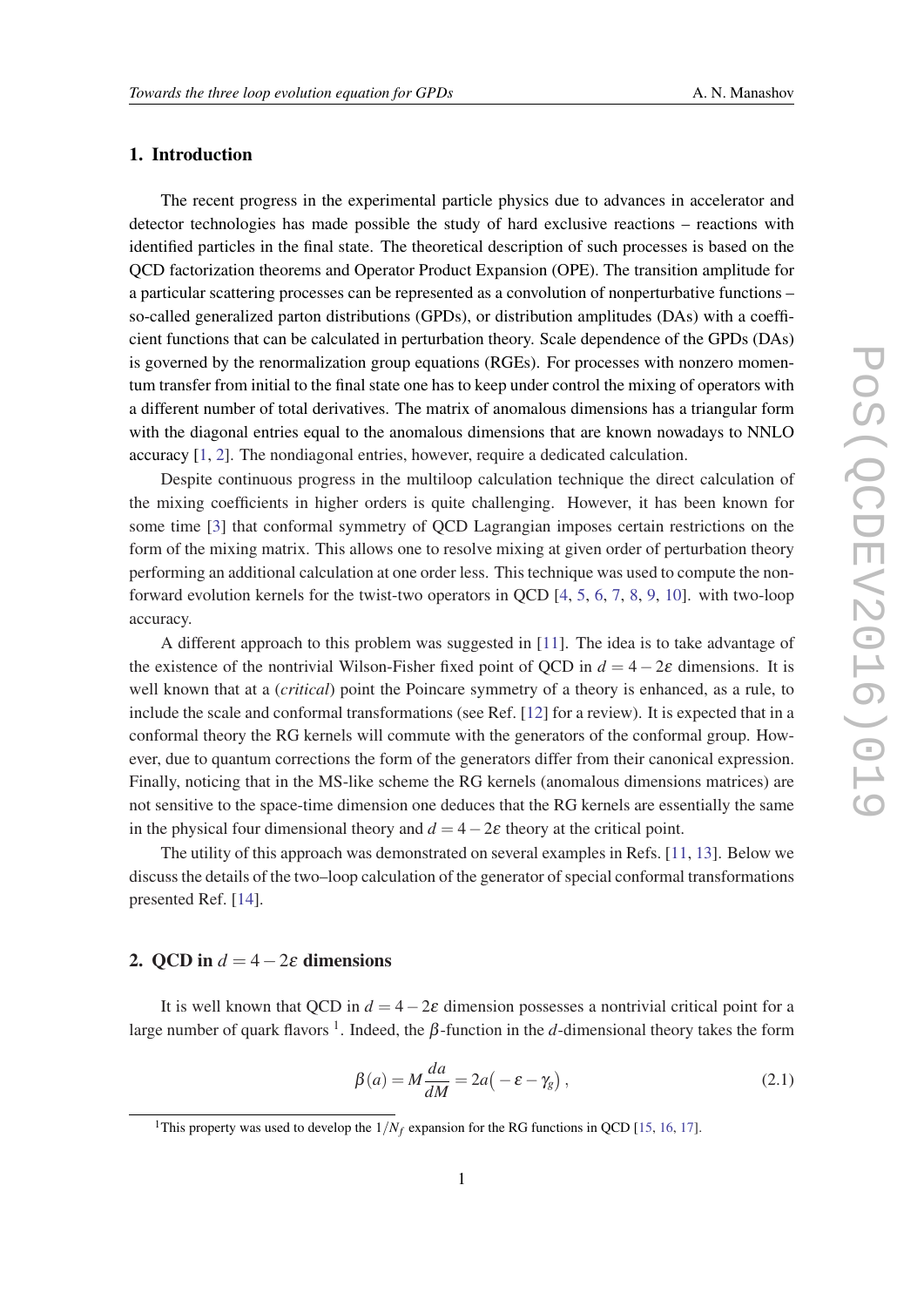where  $a = \alpha_s/4\pi$  and

$$
\gamma_g = \beta_0 a + \beta_1 a^2 + \mathcal{O}(a^3). \tag{2.2}
$$

Taking into account that

$$
\beta_0 = \frac{11}{3} N_c - \frac{2}{3} N_f, \qquad \beta_1 = \frac{2}{3} \left[ 17 N_c^2 - 5 N_c N_f - 3 C_F N_f \right] \tag{2.3}
$$

one concludes that the β function vanishes ( $β(a_*) = 0$ ) for

$$
a_*(\varepsilon) = -\frac{\varepsilon}{\beta_0} - \left(\frac{\varepsilon}{\beta_0}\right)^2 \frac{\beta_1}{\beta_0} + O(\varepsilon^3).
$$
 (2.4)

The vanishing of the  $\beta$  functions implies the conformal symmetry of the theory [\[12](#page-7-0)]. In gauge theories the situation is a more subtle – one can expect only that the correlation functions of local gauge-invariant operators transform in a proper way under conformal transformations. Notice also that for the quantities of interest the dependence on  $N_f$  is always polynomial so that the requirement for *N<sup>f</sup>* to be large can be relaxed.

Let  $\{\mathcal{O}_i, i = 1, \ldots, n\}$  be a set of the local leading twist operators of a given (canonical) dimension. These operators mix under renormalization and the RG equation takes the matrix form

$$
((M\partial_M + \beta(a)\partial_a)\delta_{ik} + \gamma_{ik}(a))\mathcal{O}_i = 0, \qquad (2.5)
$$

where γ*ik* is the anomalous dimension matrix. The form of the matrix γ*ik* depends strongly on the choice of the basis operators,  $\mathcal{O}_i$ . The symmetry properties of the problem are not transparent in this formulation. The symmetry transformations take the simplest form in the coordinate space. Therefore it is preferable to switch to a different description of the operators where the symmetry generators are realized in the simplest way. Such a description is given by the so-called light-ray operators [[18](#page-8-0)] which are the generating functions for the local ones. The twist–two nonsinglet light-ray operator takes the form

$$
[\mathcal{O}](x; z_1, z_2) = Z\mathcal{O}(x; z_1, z_2) = Z\bar{q}(x + z_1 n) \eta q(x + z_2 n) = \sum_{m,k} \frac{z_1^m z_2^k}{m! k!} \left[ \bar{q}(x) \stackrel{\leftarrow}{D_{+}}{}^m \eta \stackrel{\rightarrow}{D_{+}}{}^k q(x) \right], \quad (2.6)
$$

where  $D_+ = n^\mu D_\mu$  and the gauge link between the quark fields is tacitly assumed. The square brackets stand for the renormalization in the MS scheme. The renormalization factor *Z* is now an integral operator acting on the light-cone coordinates  $z_1$ ,  $z_2$ 

$$
Z = 1 + \sum_{k=0}^{\infty} \varepsilon^{-k} Z_k(a), \qquad Z_k(a) = \sum_{\ell=k}^{\infty} a^{\ell} Z_k^{(\ell)}.
$$
 (2.7)

The RGE for the light-ray operator  $\lbrack \mathcal{O} \rbrack$  takes the form

$$
(\mathcal{M}\partial_{\mathcal{M}} + \beta(a)\partial_a + \mathbb{H}(a))[\mathcal{O}](x; z_1, z_2) = 0.
$$
 (2.8)

The integral operator  $\mathbb H$  is related to the renormalization factor (2.7) as follows

$$
\mathbb{H}(a) = 2\gamma_q(a) - M \frac{d}{dM} Z Z^{-1} = 2\gamma_q(a) + 2 \sum_{\ell=1}^{\infty} \ell a^{\ell} Z_1^{(\ell)} = \sum_{k \ge 1} a^k \mathbb{H}^{(k)},
$$
(2.9)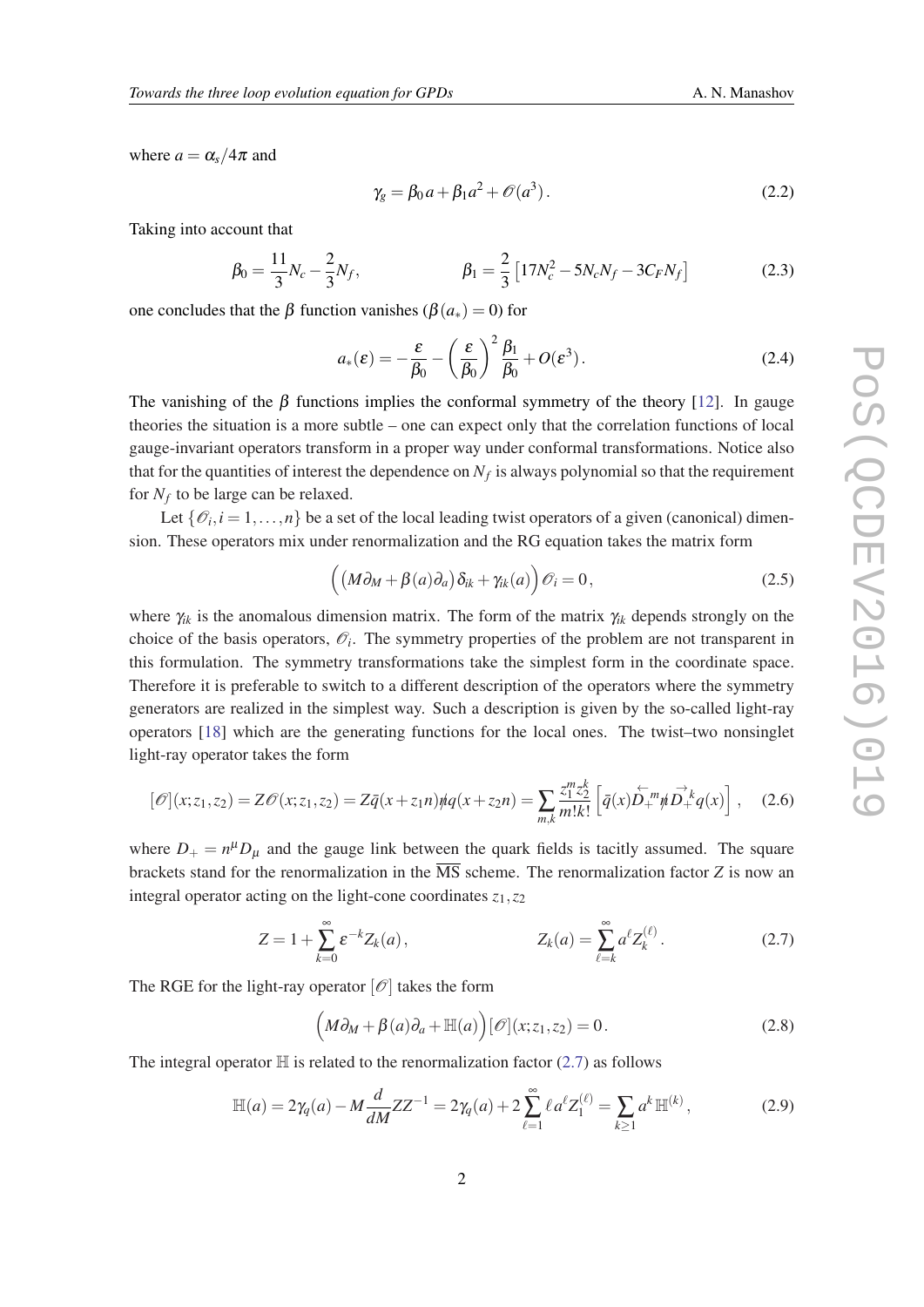<span id="page-3-0"></span> $\gamma_q$  is the quark anomalous dimension. It can be shown that the evolution kernel can be written as follows

$$
\mathbb{H}(a)[\mathscr{O}](z_1,z_2) = \int_0^1 d\alpha \int_0^1 d\beta h(\alpha,\beta) [\mathscr{O}](z_{12}^{\alpha},z_{21}^{\beta}), \qquad (2.10)
$$

where  $z_{12}^{\alpha} = z_1 \bar{\alpha} + z_2 \alpha$  and  $\bar{\alpha} = 1 - \alpha$ . The perturbative series for the weight function  $h(\alpha, \beta)$  has the form

$$
h(\alpha, \beta) = ah^{(1)}(\alpha, \beta) + a^2 h^{(2)}(\alpha, \beta) + \dots,
$$
\n(2.11)

where the fixed-order kernels  $h^{(k)}(\alpha, \beta)$  in the  $\overline{\text{MS}}$  scheme do not depend on  $\varepsilon$  by construction. Thus all dependence of the kernel  $\mathbb H$  at the critical point on the space-time dimension *d* comes only via the critical coupling,  $a_*=a_*(\varepsilon)$ 

$$
\mathbb{H}(a_*) = a_* \mathbb{H}^{(1)} + a_*^2 \mathbb{H}^{(2)} + \dots
$$
 (2.12)

It follows from these considerations that the RGEs in four dimensional theory in the  $\overline{\text{MS}}$ -like scheme inherit all symmetries of the evolution equations in the conformal theory in non-integer dimensions.

#### 3. Symmetry generators

At the critical point the theory enjoys the conformal symmetry and the evolution kernel  $\mathbb{H}(a_*)$ commutes with the generators of the conformal transformations. Only three of all generators act non-trivially on the twist-two light ray operator. These transformation belongs to the so-called *soft-collinear*  $SL(2,R)$  subgroup of the conformal group. The canonical (the tree level) generators,  $S_{\alpha} = \{S_+, S_0, S_-\}$ , are given by well known expressions

$$
S_+^{(0)} = z_1^2 \partial_{z_1} + z_2^2 \partial_{z_2} + 2(z_1 + z_2), \qquad S_0^{(0)} = z_1 \partial_{z_1} + z_2 \partial_{z_2} + 2, \qquad S_-^{(0)} = -\partial_{z_1} - \partial_{z_2} \,. \tag{3.1}
$$

Beyond the leading order two of the generators,  $S_0$  and  $S_+$  are modified by quantum corrections,

$$
S_0 = S_0^{(0)} + \Delta S_0, \qquad S_+ = S_+^{(0)} + \Delta S_+, \qquad (3.2)
$$

but still satisfy the *SL*(2) commutation relations

$$
[S_+, S_-] = 2S_0, \t\t [S_0, S_\pm] = \pm S_\pm. \t\t (3.3)
$$

The form of the operator  $S_0$  can be fixed from general considerations,

$$
S_0 = S_0^{(0)} + \gamma_g(a_*) + \frac{1}{2} \mathbb{H}(a_*) \,. \tag{3.4}
$$

The first of the commutation relations (3.3) allows one to determine the generator of special conformal transformations,  $S_+$ , up to one unknown functions  $\Delta_+$ ,

$$
S_{+} = S_{+}^{(0)} + (z_{1} + z_{2}) \left( \gamma_{g}(a_{*}) + \frac{1}{2} \mathbb{H}(a_{*}) \right) + (z_{1} - z_{2}) \Delta_{+}(a_{*}). \tag{3.5}
$$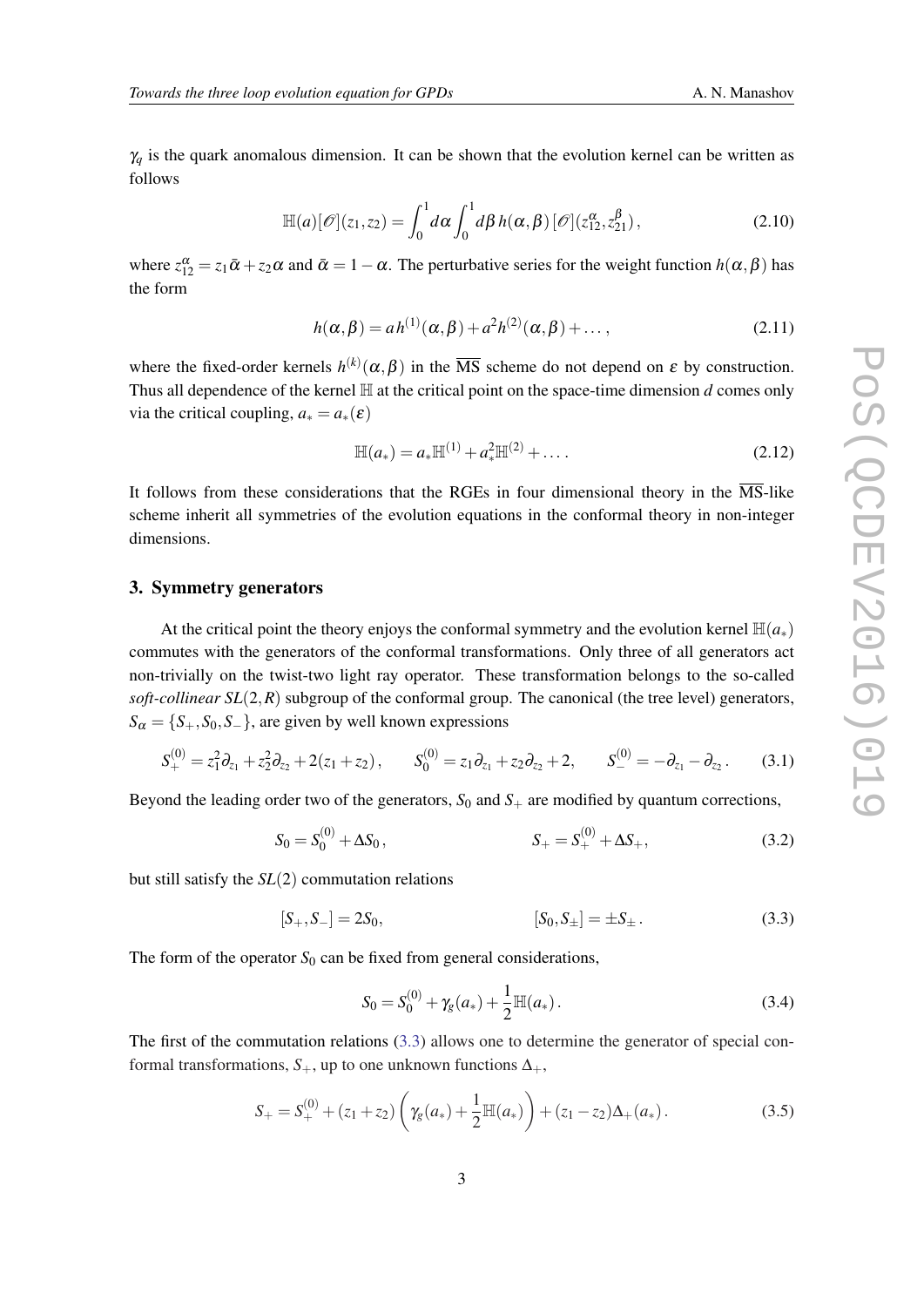The operator  $\Delta_+$  (conformal anomaly) commutes with translations,  $[S_-, \Delta_+] = 0$ , and with the canonical generator *S* (0)  $0^{\text{(0)}}$ . These properties imply that the operator  $\Delta_+$  can be represented in the form ([2.10\)](#page-3-0).

The second of the commutation relations [\(3.3\)](#page-3-0),  $[S_0, S_+] = S_+$ , gives rise to the following equation for the evolution kernel,  $[S_+, \mathbb{H}(a_*)] = 0$ , that results in a nontrivial relation between H and  $\Delta_+$ . Namely,

$$
[S^{(0)}_+, \mathbb{H}(a_*)] = [\mathbb{H}(a_*), z_1 + z_2] \left( \gamma_g(a_*) + \frac{1}{2} \mathbb{H}(a_*) \right) + [\mathbb{H}(a_*), (z_1 - z_2) \Delta_+(a_*)]. \tag{3.6}
$$

Expanding Eq.  $(3.6)$  in a series in  $a_*$  one gets

$$
\begin{split} \left[S_{+}^{(0)},\mathbb{H}^{(1)}\right] &= 0, \\ \left[S_{+}^{(0)},\mathbb{H}^{(2)}\right] &= \left[\mathbb{H}^{(1)},z_{1}+z_{2}\right] \left(\gamma_{g}^{(1)}+\frac{1}{2}\mathbb{H}^{(1)}\right)+\left[\mathbb{H}^{(1)},(z_{1}-z_{2})\Delta_{+}^{(1)}\right], \\ \left[S_{+}^{(0)},\mathbb{H}^{(3)}\right] &= \left[\gamma_{g}^{(2)}\mathbb{H}^{(1)}+\gamma_{g}^{(1)}\mathbb{H}^{(2)},z_{1}+z_{2}\right] + \frac{1}{2}\left[\mathbb{H}^{(2)},z_{1}+z_{2}\right]\mathbb{H}^{(1)} + \frac{1}{2}\left[\mathbb{H}^{(1)},z_{1}+z_{2}\right]\mathbb{H}^{(2)} \\ &+ \left[\mathbb{H}^{(2)},(z_{1}-z_{2})\Delta_{+}^{(1)}\right] + \left[\mathbb{H}^{(1)},(z_{1}-z_{2})\Delta_{+}^{(2)}\right] \end{split} \tag{3.7}
$$

and so on. Since the kernel  $\mathbb{H}(a_*)$  commutes with  $S^{(0)}_-$  and  $S^{(0)}_0$  $\int_0^{(0)}$  (it commutes with the *full* generators  $S_-, S_0$  as well) these equations demonstrate that the non-invariant part of the  $\ell$ -loop kernel (with respect to the canonical conformal transformations) is completely fixed by the lower order kernels  $\mathbb{H}^{(k)}, \Delta^{(k)}_+, k = 1, \ldots, \ell-1$ . The explicit form of the operator  $\Delta_+$  can be derived from analysis of the conformal Ward Identity (CWI) [\[8,](#page-7-0) [10](#page-7-0), [14\]](#page-7-0).

#### 4. Conformal generators at two loops

In order to fix the form of the generator  $S_+$  it is convenient to consider the correlator of the two light-ray operators,

$$
\mathscr{G}(x;z,w) = \langle [\mathscr{O}^{(n)}](0,z) [\mathscr{O}^{(\bar{n})}](x,w) \rangle = \mathscr{N} \int D\Phi \, e^{-S_R(\Phi)} [\mathscr{O}^{(n)}](0,z) [\mathscr{O}^{(\bar{n})}](x,w). \tag{4.1}
$$

It can be shown that this correlator satisfies the following equation [\[14](#page-7-0)]

$$
\frac{i}{2}\bar{n}_{\mu}\left(\langle\delta_{K}^{\mu}[\mathscr{O}^{(n)}](0,z)[\mathscr{O}^{(\bar{n})}](x,w)\rangle+\langle[\mathscr{O}^{(n)}](0,z)\delta_{K}^{\mu}[\mathscr{O}^{(\bar{n})}](x,w)]\rangle\right)=
$$
\n
$$
=\left[(n\bar{n})S_{+}^{(z)}-\frac{1}{2}x^{2}(\bar{n}\partial_{x})\right]\mathscr{G}(x;z,w)=0,\quad(4.2)
$$

where  $z = \{z_1, z_2\}$ ,  $w = \{w_1, w_2\}$  and we assume that  $(x \cdot n) = (x \cdot \overline{n}) = 0$ . This equation can be considered as the defining relation for the generator  $S_{+}$ . In order to find the explicit form of  $S_{+}$  one can consider CWI for the correlator (4.1). It follows from invariance of the integral (4.1) under the change of variables:

$$
\Phi \mapsto \Phi + \delta_K^{\mu} \Phi, \qquad \delta_K^{\mu} \Phi = \left(2x_{\mu}(x\partial) - x^2 \partial_{\mu} + 2\Delta_{\Phi} x_{\mu} - 2x^{\nu} \Sigma_{\mu\nu}\right) \Phi(x). \tag{4.3}
$$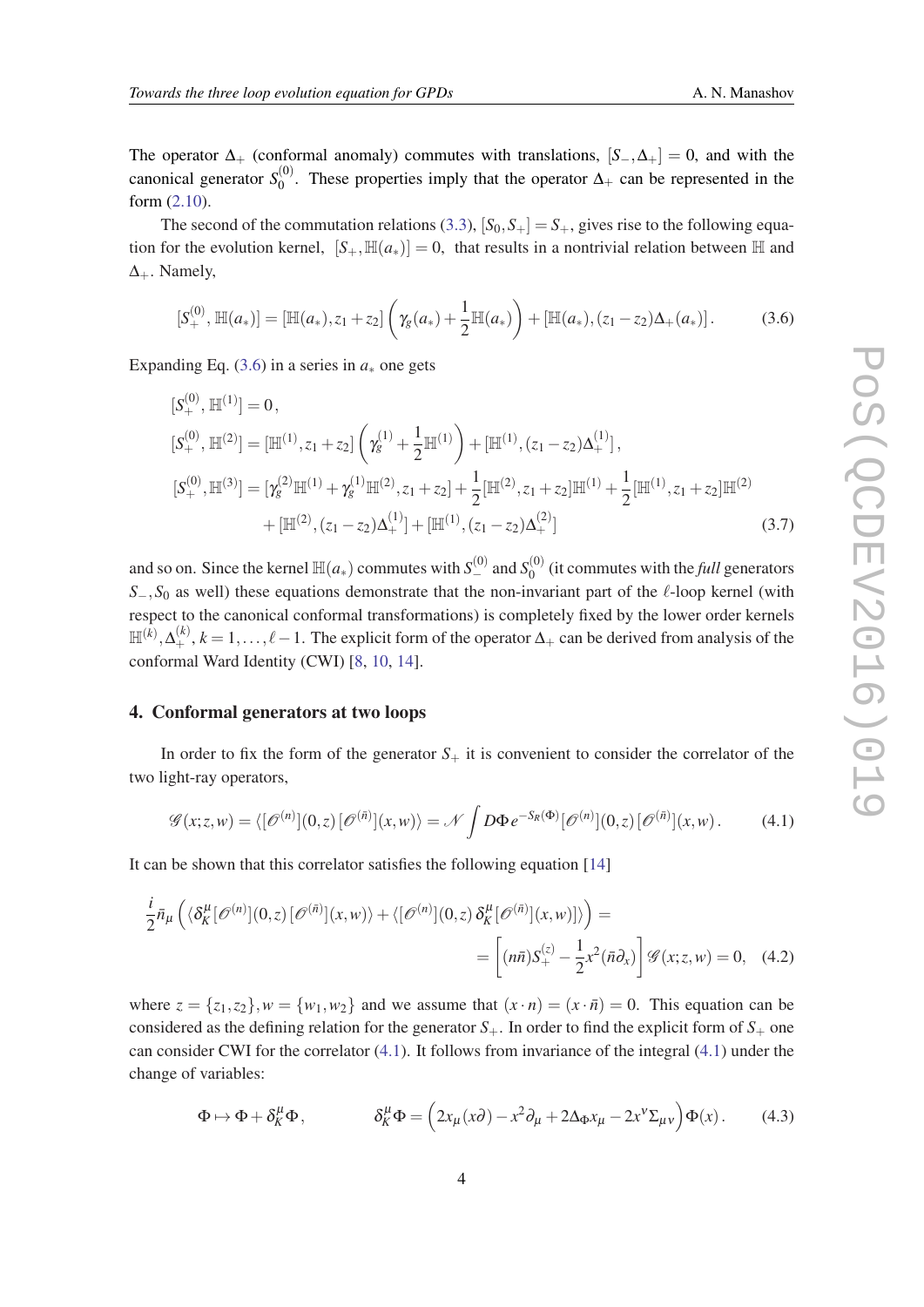Here  $\Sigma_{\mu\nu}$  is the generator of spin rotations,

$$
\Sigma_{\mu\nu}c = \Sigma_{\mu\nu}\bar{c} = 0, \qquad \qquad \Sigma_{\mu\nu}q = \frac{i}{2}\sigma_{\mu\nu}q, \qquad \qquad \Sigma_{\mu\nu}A_{\alpha} = g_{\nu\alpha}A_{\mu} - g_{\mu\alpha}A_{\nu},
$$

 $\Delta_{\Phi}$  is the dimension of the corresponding field. It is convenient to choose [\[10](#page-7-0)]:

$$
\Delta_q = \frac{3}{2} - \varepsilon, \qquad \Delta_A = 1, \qquad \Delta_c = 0, \qquad \Delta_{\bar{c}} = 2 - \varepsilon. \qquad (4.4)
$$

The CWI takes the form

$$
\langle \delta[\mathscr{O}^{(n)}](0,z) [\mathscr{O}^{(\bar{n})}](x,w) \rangle + \langle [\mathscr{O}^{(n)}](0,z) \delta[\mathscr{O}^{(\bar{n})}](x,w) \rangle = \langle \delta S_R[\mathscr{O}^{(n)}](0,z) [\mathscr{O}^{(\bar{n})}](x,w) \rangle, \quad (4.5)
$$

where  $\delta = \bar{n}_{\mu} \delta_K^{\mu}$ , and  $\delta S_R$  is the variation of the QCD action (in Euclidean space)

$$
\delta_K^{\mu} S_R = \int d^d x 2x^{\mu} \left( \mathcal{N}(x) - (d-2) \partial^{\rho} \mathcal{B}_{\rho}(x) \right). \tag{4.6}
$$

The operators  $\mathcal N$  and  $\mathcal B_{\rho}$  are given by the following expressions

$$
\mathcal{N}(x) = 2\varepsilon \mathcal{L}_R^{YM+gf} = 2\varepsilon \left(\frac{1}{4}Z_A^2 F^2 + \frac{1}{2\xi}(\partial A)^2\right), \quad \mathscr{B}_{\rho}(x) = Z_c^2 \bar{c}D^{\rho}c - \frac{1}{\xi}A^{\rho}(\partial A). \tag{4.7}
$$

Let us note that in distinction with the non-gauge theories the variation  $(4.6)$  does not vanish even at *d* = 4. However, the non-vanishing term,  $\partial^{\rho} \mathcal{B}_{\rho}$ , being the BRST variation does not contribute to the correlation functions of gauge invariant operators  $2$ . The further analysis goes along the lines of Ref. [[20\]](#page-8-0). One reexpands the operator  $\mathcal N$  over the set of the renormalized (finite) operators,

$$
\mathcal{N} = -\frac{\beta(a)}{a} \left[ \mathcal{L}^{YM+gf} \right] - (\gamma_A + \gamma_g) \Omega_A - \sum_{\Phi \neq A} \gamma_\Phi \Omega_\Phi + \frac{\gamma_A}{\xi} [(\partial A)^2] + z_c \partial^\mu \Omega_\mu + z_b \partial_\mu [\mathcal{B}^\mu]. \tag{4.8}
$$

The r.h.s. of this equation contains EOM operators,  $\Omega_{\Phi} = \Phi(y) \Big( \delta S_R / \delta \Phi(y) \Big)$ ,  $\partial^{\mu} \Omega_{\mu} = \Omega_{\bar{c}} - \Omega_c$ , the BRST variation,  $[\mathcal{B}^{\mu}]$ , and two renormalized operators  $[\mathcal{L}^{YM+gf}]$  and  $[(\partial A)^2]$ . All of them enter with the finite coefficients –  $\gamma_{\Phi}$  – the field anomalous dimensions,  $z_c(g,\xi)$  and  $z_b(g,\xi)$ . The operator  $[\mathscr{B}^{\mu}]$  and the ghost EOM do not contribute to the correlator (4.5). It can be shown that that quark and gluon EOM terms together with the gauge fixing term give rise to the expected modification of the scaling dimensions in the expression for the conformal generator. Thus all nontrivial corrections to the generator  $S_+$  originate from the first term on the r.h.s of (4.8). Although this term appears with the coefficient  $\beta(a)/a$  which vanishes at the critical point the correlator

$$
\langle \int d^d y \mathcal{N}(y) [\mathcal{O}^{(n)}](0, z) [\mathcal{O}^{(\bar{n})}](x, w) \rangle \tag{4.9}
$$

contains additional UV divergencies. They arise from the integration regions where the arguments of the renormalized operators close to each other:  $y \sim 0$  or  $y \sim x$ . Thus the correlator (4.9) requires additional renormalization that gives rise to a nonzero contribution to CWI from this term.

It can be shown that for the given choice of the vectors  $x, n, \bar{n}$  all corrections to  $S_+$  come only from pair counterterms to the operators  $\mathcal{N}(y)[\mathscr{O}^{(n)}](0,z) \sim \delta(y)Z(\varepsilon)[\mathscr{O}^{(n)}](0,z).$  Technical details are rather lengthy and can be found in Ref. [[14](#page-7-0)]. Here we give only the final answer.

<sup>&</sup>lt;sup>2</sup>It explains why the correlator  $\langle \mathcal{O}q\bar{q}\rangle$ , is not convenient object for analysis in the case of gauge theories.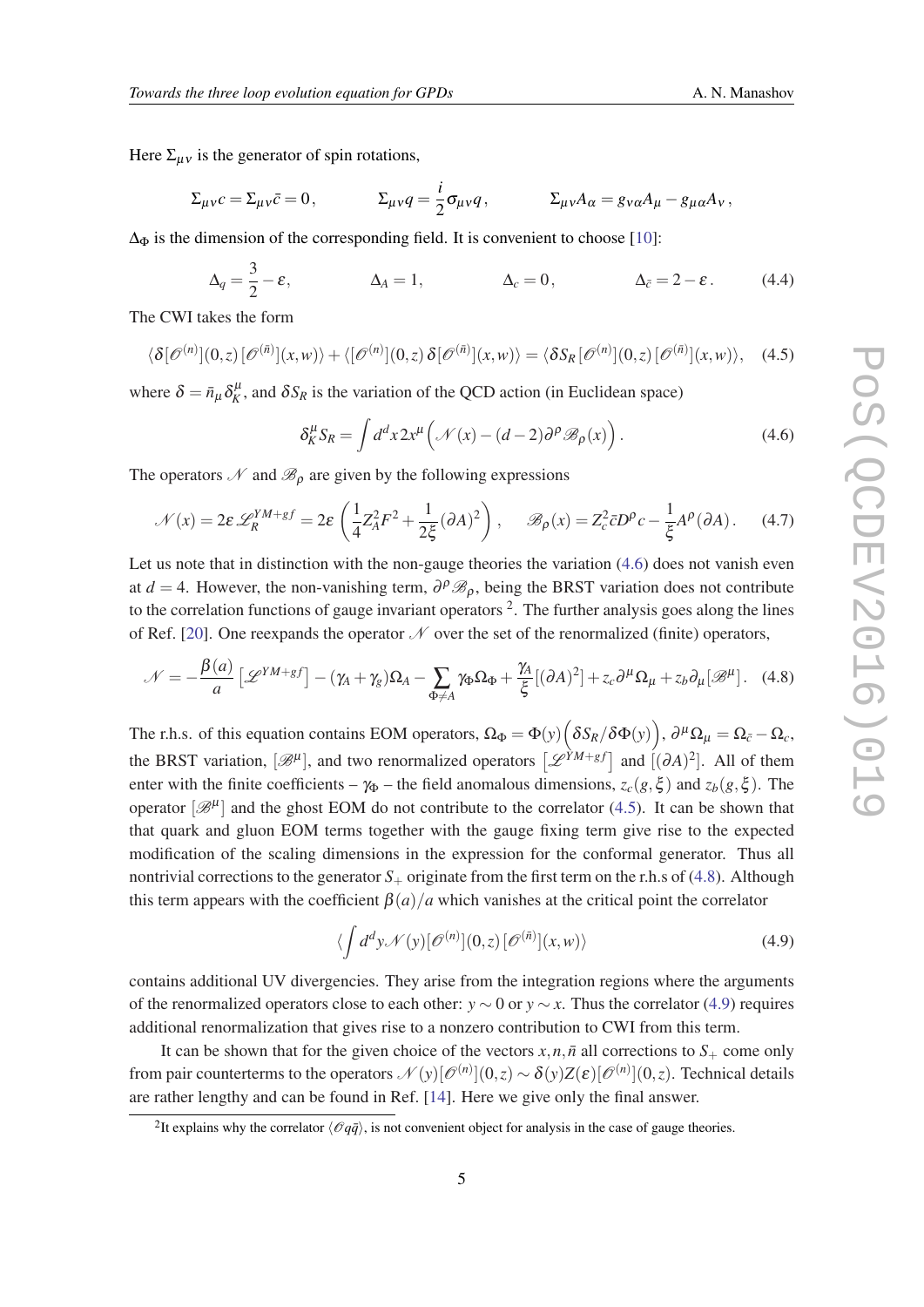One loop correction to the generator  $S_+$  takes a very simple form [[8](#page-7-0), [13](#page-7-0)]

$$
\Delta_{+}^{(1)} f(z_1, z_2) = 2C_F \int_0^1 d\alpha \int_0^1 du \frac{\bar{\alpha}}{\alpha} \left[ f(z_{12}^{\alpha u}, z_2) - f(z_1, z_{21}^{\alpha u}) \right]. \tag{4.10}
$$

At two loop the correction can be written [\[14](#page-7-0)] as follows

$$
z_{12}\Delta_{+}^{(2)} = z_{12}\Delta_{-}^{(2)} + \frac{1}{4} \left[ \mathbb{H}^{(2)}, z_1 + z_2 \right],
$$
\n(4.11)

where the operator  $\Delta^{(2)}$  has the form

$$
\Delta^{(2)} f(z_1, z_2) = \int_0^1 d\alpha \int_0^{\bar{\alpha}} d\beta \left[ \omega(\alpha, \beta) + \omega^{\mathbb{P}}(\alpha, \beta) \mathbb{P}_{12} \right] \left[ f(z_{12}^{\alpha}, z_{21}^{\beta}) - f(z_{12}^{\beta}, z_{21}^{\alpha}) \right] + \int_0^1 du \int_0^1 dt \, \varkappa(t) \left[ f(z_{12}^{\mu}, z_2) - f(z_1, z_{21}^{\mu}) \right].
$$
 (4.12)

Here  $\mathbb{P}_{12} f(z_1, z_2) = f(z_2, z_1)$  is the permutation operator and the kernels  $\varkappa(t)$ ,  $\omega(\alpha, \beta)$ ,  $\omega^{\mathbb{P}}(\alpha, \beta)$ receive contributions of three different color structures

$$
\varkappa(t) = C_F^2 \varkappa_{\rm P}(t) + \frac{C_F}{N_C} \varkappa_{FA}(t) + C_F \beta_0 \varkappa_{bF}(t),
$$
  
\n
$$
\omega(\alpha, \beta) = C_F^2 \omega_{\rm P}(\alpha, \beta) + \frac{C_F}{N_C} \omega_{FA}(\alpha, \beta),
$$
  
\n
$$
\omega^{\rm P}(\alpha, \beta) = \frac{C_F}{N_C} \omega_{FA}^{\rm P}(\alpha, \beta),
$$
  
\n(4.13)

The explicit expressions for the kernels  $\chi$ ,  $\omega$  are

$$
\varkappa_{bF}(t) = -2\frac{\bar{t}}{t} \left( \ln \bar{t} + \frac{5}{3} \right),
$$
  
\n
$$
\varkappa_{FA}(t) = \frac{2\bar{t}}{t} \left\{ (2+t) \left[ \text{Li}_2(\bar{t}) - \text{Li}_2(t) \right] - (2-t) \left( \frac{t}{\bar{t}} \ln t + \ln \bar{t} \right) - \frac{\pi^2}{6} t - \frac{4}{3} - \frac{t}{2} \left( 1 - \frac{t}{\bar{t}} \right) \right\},
$$
  
\n
$$
\varkappa_{P}(t) = 4\bar{t} \left[ \text{Li}_2(\bar{t}) - \text{Li}_2(1) \right] + 4 \left( \frac{t^2}{\bar{t}} - \frac{2\bar{t}}{t} \right) \left[ \text{Li}_2(t) - \text{Li}_2(1) \right] - 2t \ln t \ln \bar{t} - \frac{\bar{t}}{t} (2-t) \ln^2 \bar{t}
$$
  
\n
$$
+ \frac{t^2}{\bar{t}} \ln^2 t - 2 \left( 1 + \frac{1}{t} \right) \ln \bar{t} - 2 \left( 1 + \frac{1}{\bar{t}} \right) \ln t - \frac{16}{3} \frac{\bar{t}}{t} - 1 - 5t.
$$
 (4.14)

$$
\omega_{\mathsf{P}}(\alpha,\beta) = \frac{4}{\alpha} \Big[ \mathrm{Li}_{2}(\bar{\alpha}) - \mathrm{Li}_{2}(1) \Big] + \frac{1}{\alpha} \ln^{2} \bar{\alpha} - (\alpha - \beta) \ln^{2} \Big( \frac{\alpha}{\bar{\alpha}} \Big) - \beta \ln^{2} \alpha
$$
  
+  $2\alpha \Big( \frac{\pi^{2}}{3} - \frac{15}{2} \Big) - 2 \Big( \alpha + \beta + \frac{1}{\bar{\alpha}} \Big) \ln \alpha + \Big( \beta - 2\bar{\alpha} \Big) \Big( 1 + \frac{2}{\alpha} \Big) \ln \bar{\alpha}.$   

$$
\omega_{FA}(\alpha,\beta) = 2 \Big[ \Big( \frac{1}{\alpha} - \alpha \Big) \Big[ \mathrm{Li}_{2} \Big( \frac{\beta}{\bar{\alpha}} \Big) - \mathrm{Li}_{2}(\beta) - 2 \mathrm{Li}_{2}(\alpha) - \ln \alpha \ln \bar{\alpha} \Big] + \frac{\alpha}{\tau} \Big( \tau \ln \tau + \bar{\tau} \ln \bar{\tau} \Big)
$$
  
 $- \bar{\beta} \ln \alpha - \frac{\bar{\alpha}}{\alpha} \ln \bar{\alpha} \Big],$   

$$
\omega_{FA}^{p}(\alpha,\beta) = 2 \Big[ \Big( \bar{\alpha} - \frac{1}{\bar{\alpha}} \Big) \Big[ \mathrm{Li}_{2} \Big( \frac{\alpha}{\bar{\beta}} \Big) - \mathrm{Li}_{2}(\alpha) - \ln \bar{\alpha} \ln \bar{\beta} \Big] + \alpha \bar{\tau} \ln \bar{\tau} + \frac{\beta^{2}}{\bar{\beta}} \ln \bar{\alpha} \Big], \tag{4.15}
$$

where  $\tau = \alpha \beta / \bar{\alpha} \bar{\beta}$ .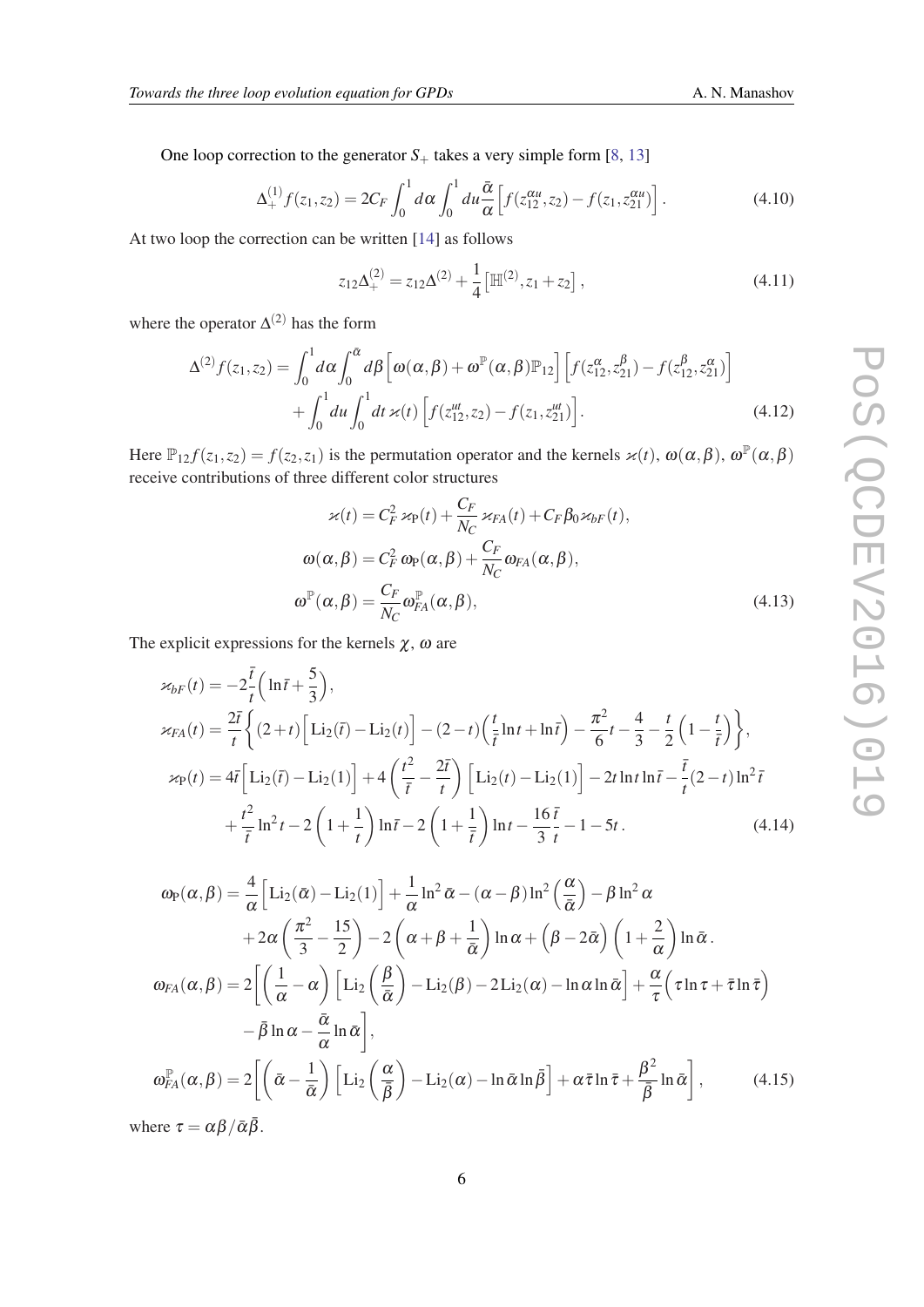#### <span id="page-7-0"></span>5. Acknowledgments

The author thanks V.M. Braun, S. Moch and M. Strohmaier for the collaboration on this project. This work was supported by Deutsche Forschungsgemeinschaft (DFG) with the grant MO 1801/1-1.

### **References**

- [1] S. Moch, J. A. M. Vermaseren and A. Vogt, *The Three loop splitting functions in QCD: The Nonsinglet case*, Nucl. Phys. B 688 (2004) 101.
- [2] A. Vogt, S. Moch and J. A. M. Vermaseren, *The Three-loop splitting functions in QCD: The Singlet case*, Nucl. Phys. B 691 (2004) 129.
- [3] D. Müller, *Constraints for anomalous dimensions of local light cone operators in*  $\phi^3$  *in six-dimensions theory*, Z. Phys. C 49 (1991) 293.
- [4] D. Müller, *Conformal constraints and the evolution of the nonsinglet meson distribution amplitude*, Phys. Rev. D 49 (1994) 2525.
- [5] D. Müller, *Restricted conformal invariance in QCD and its predictive power for virtual two photon processes*, Phys. Rev. D 58 (1998) 054005.
- [6] D. Mueller, *Scheme dependence of NLO corrections to exclusive processes,* Phys. Rev. D 59 (1999) 116003.
- [7] A. V. Belitsky and D. Müller, *Predictions from conformal algebra for the deeply virtual Compton scattering*, Phys. Lett. B 417 (1998) 129.
- [8] A. V. Belitsky and D. Müller, *Next-to-leading order evolution of twist-2 conformal operators: The Abelian case*, Nucl. Phys. B 527 (1998) 207.
- [9] A. V. Belitsky, A. Freund and D. Müller, *Evolution kernels of skewed parton distributions: Method and two loop results*, Nucl. Phys. B 574 (2000) 347.
- [10] A. V. Belitsky and D. Müller, *Broken conformal invariance and spectrum of anomalous dimensions in QCD*, Nucl. Phys. B 537 (1999) 397.
- [11] V. M. Braun and A. N. Manashov, *Evolution equations beyond one loop from conformal symmetry,* Eur. Phys. J. C 73 (2013) 2544.
- [12] Y. Nakayama, *Scale invariance vs conformal invariance,* Phys. Rept. 569 (2015) 1.
- [13] V. M. Braun and A. N. Manashov, *Two-loop evolution equations for light-ray operators,* Phys. Lett. B 734 (2014) 137.
- [14] V. M. Braun, A. N. Manashov, S. Moch and M. Strohmaier, *Two-loop conformal generators for leading-twist operators in QCD,* JHEP 1603 (2016) 142
- [15] J. A. Gracey, *The QCD Beta function at*  $O(1/N_f)$ , *Phys. Lett. B* 373 (1996) 178.
- [16] J. A. Gracey, *Anomalous dimension of nonsinglet Wilson operators at*  $O(1/N_f)$  *in deep inelastic scattering*, Phys. Lett. B 322 (1994) 141.
- [17] M. Ciuchini, S. E. Derkachov, J. A. Gracey and A. N. Manashov, *Quark mass anomalous dimension at O*(1/*N* 2 *f* ) *in QCD,* Phys. Lett. B 458 (1999) 117.